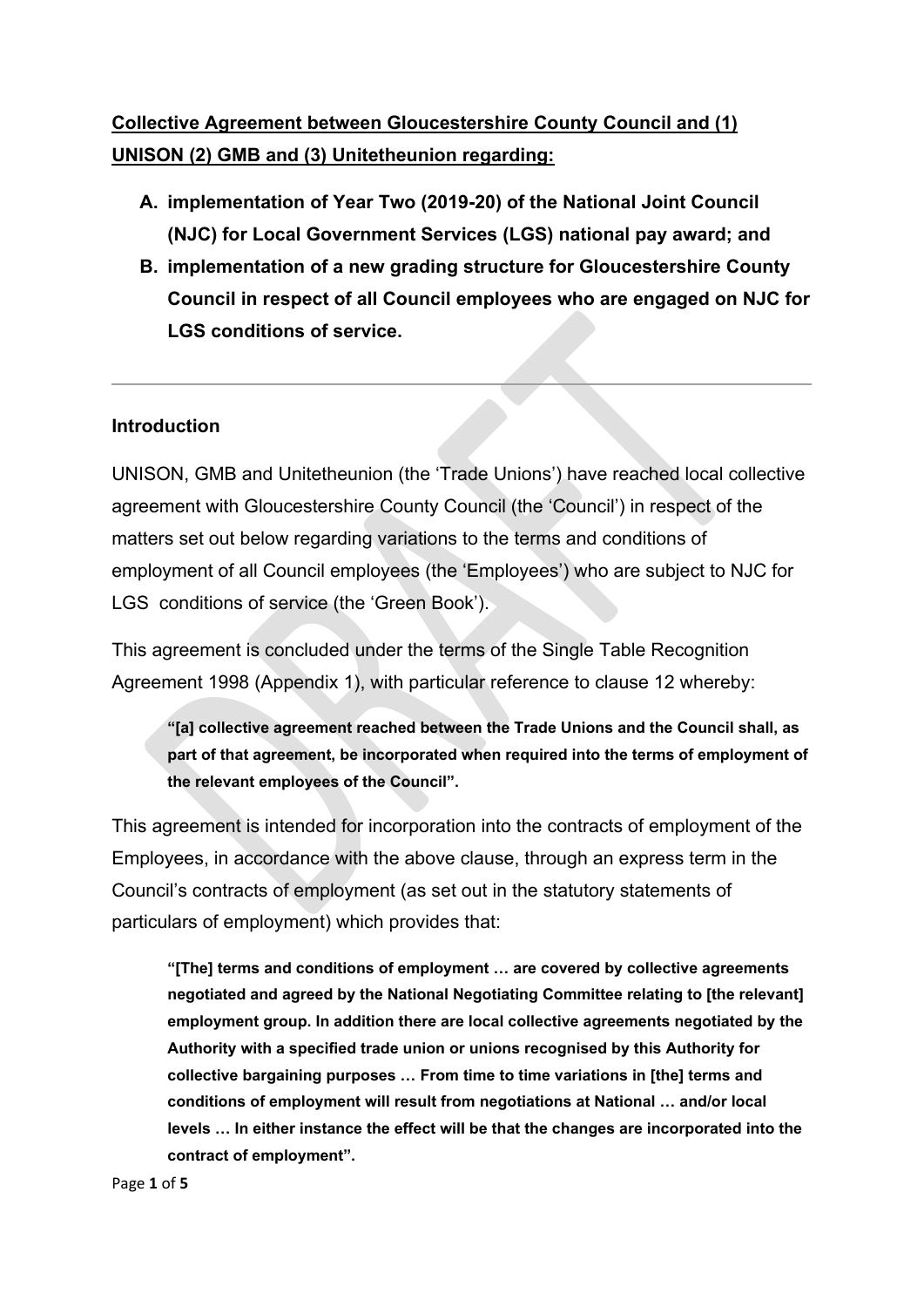**Note** - *In addition to Council Employees in schools, employees of maintained schools in Gloucestershire where the governing body (rather than the Council) is the employer may be engaged under contracts of employment that are subject to the Green Book.*

*Where these contracts provide for the incorporation of changes to terms and conditions of employment made from time to time through national and/or local (Council) collective agreements the contracts of employment of those employees will be varied as a result of the incorporation of this collective agreement.*

*This remains the case notwithstanding that individual governing bodies are not direct parties to this collective agreement. This is because the individual contracts of employment of their Green Book employees expressly provide for the automatic incorporation of changes to terms and conditions derived from a source external to the employer (i.e. national and/or local collective agreements).*

# **Implementation of Year Two (2019-20) of the National Joint Council (NJC) for Local Government Services (LGS) national pay award**

A two-year national pay award was concluded in respect of employees covered by Green Book conditions of service. Year One of the pay award was implemented with effect from 1<sup>st</sup> April 2018 and provided for various percentage increases to all the pay points on the Green Book national pay spine.

Year Two of the national pay award is implemented by way of the introduction of a new national pay spine within the Green Book which includes the Year Two pay increases.

To implement Year Two of the national agreement councils must apply the new national pay spine to their local grading structure. The Council will implement the new pay spine through the two-stage process set out below.

A copy of the Council's current grading structure for Green Book posts (i.e. prior to application of the new national pay spine is enclosed as Schedule 1.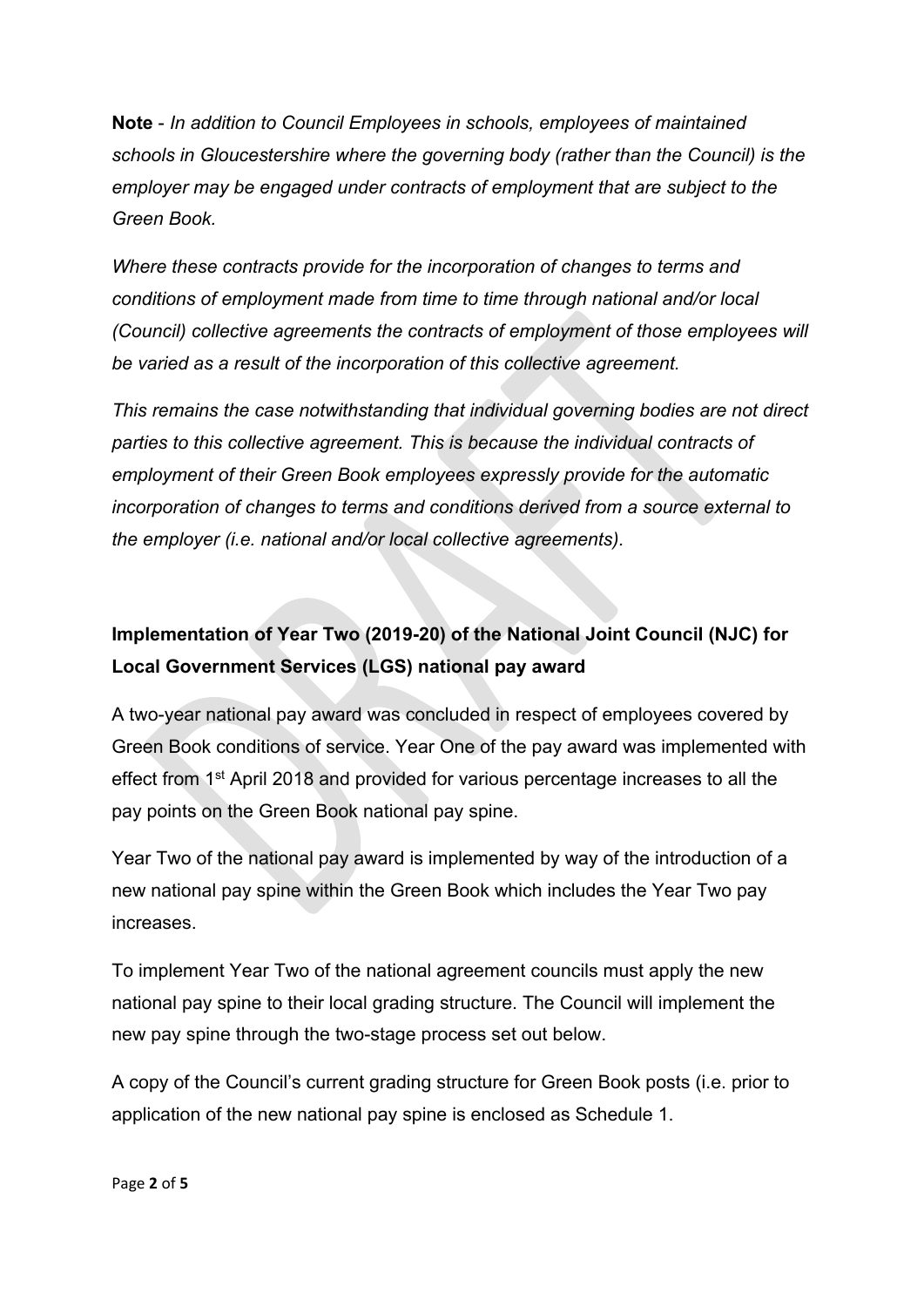A copy of the Council's current grading structure for Green Book posts, incorporating the new national pay spine, is enclosed as Schedule 2.

### **Stage One: annual increments**

All Employees who are due to receive an annual pay increment on 1<sup>st</sup> April 2019 will receive their increment on the current pay spine (as set out at Schedule 1).

### **Stage Two: transfer to the new national pay spine**

On completion of Stage One (above) the Employees will subsequently be transferred to the corresponding point of the new pay spine as applied to the current grading structure (Schedule 2). A table showing all points on the current pay spine and the corresponding points on the new pay spine to which they will transfer on 1<sup>st</sup> April 2019 is set out at Schedule 3.

For the avoidance of doubt:

- Any annual increments due to Employees on 1<sup>st</sup> April 2019 will be made on the current pay spine (Schedule One); increments due to Employees on 1<sup>st</sup> April 2019 will not be made on the new national pay spine (Schedule Two).
- The Council's current grading structure incorporating the new national pay spine (Schedule 2) will continue to apply for the period 1<sup>st</sup> April 2019 to 31<sup>st</sup> August 2019 inclusive.
- There is no further increase to be applied to the pay points of the new national pay spine during the period 1<sup>st</sup> April 2019 to 31<sup>st</sup> March 2020 in respect of Year Two of the Green Book national pay award (the pay increase is incorporated in the rates of pay set out in the new national pay spine).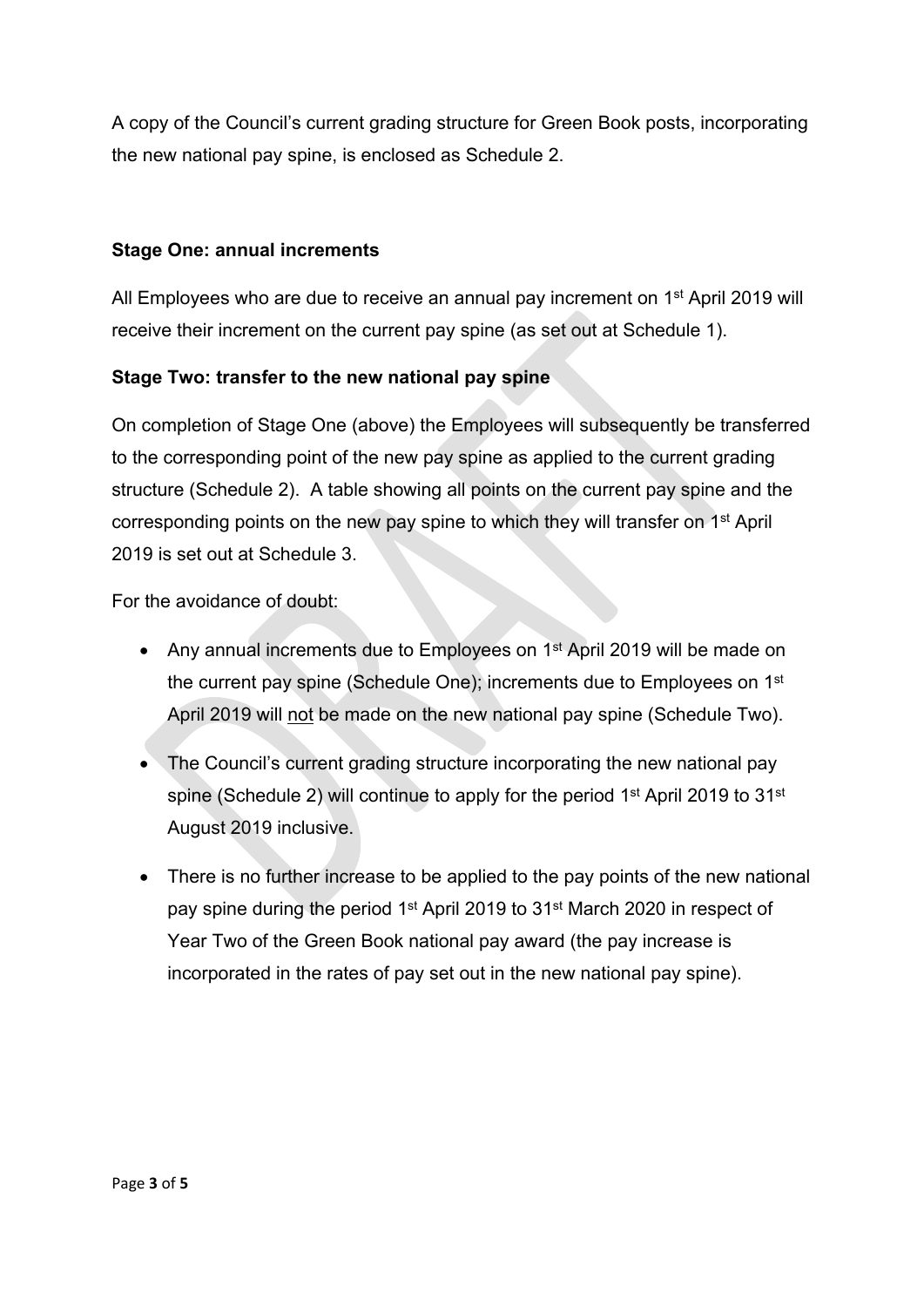## **Implementation of a new grading structure for Gloucestershire County Council in respect of all Employees engaged on Green Book conditions of service**

With effect from 1<sup>st</sup> September 2019 the Employees will transfer to a new grading structure (the 'New Grade(s)'). The New Grades are as set out at Schedule 4.

A table setting out the current grades and pay points (on the new pay spine as from 1<sup>st</sup> April 2019) and the New Grades and pay points within those grades to which they will transfer on 1<sup>st</sup> September 2019 is set out at Schedule 5.

In accordance with s.4 of the Employment Rights Act 1996 the Employees will be issued formal notification of the variation to their contracts of employment in respect of their transfer to the New Grades as soon as reasonably practicable after 1<sup>st</sup> September.

Also, on introduction of the new grading structure with effect from 1<sup>st</sup> September 2019, the maximum pay point for eligibility to claim the additional payments specified in the Additional Payments document (Appendix 2) will be increased to the top of new Grade 8 (the equivalent of the top of old Grade I). The Additional Payments document will be revised accordingly to reflect this contractual variation.

The new grading structure (from 1<sup>st</sup> September 2019) will not be applicable to any employees who:

- a) transfer out of the Council's/school's employment prior to 1<sup>st</sup> September 2019; or
- b) have transferred or will transfer into the Council's/school's employment prior to 1<sup>st</sup> September 2019 and are employed under pay and conditions that are protected under the TUPE regulations.